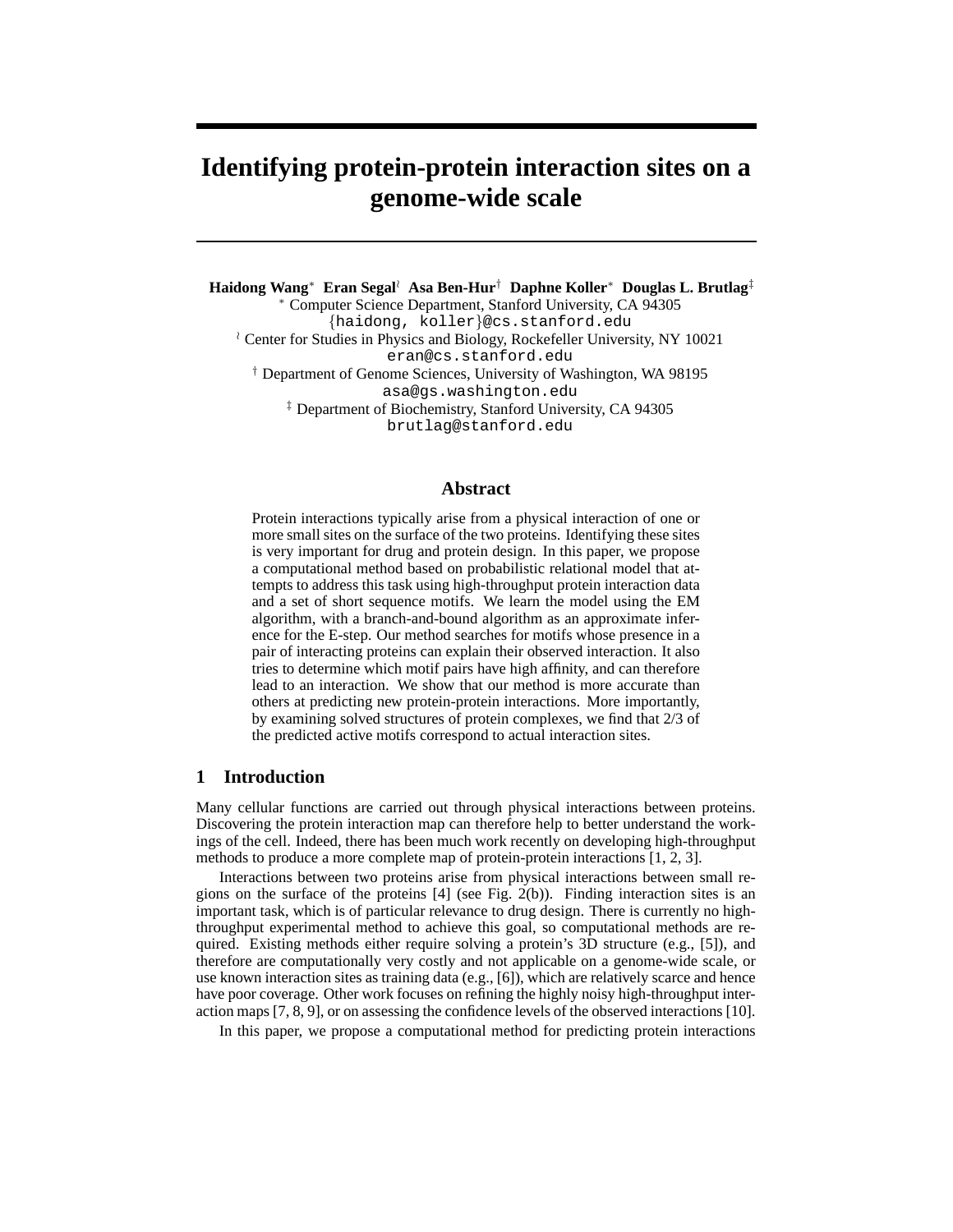

Figure 1: (a) Simple illustration of our assumptions for protein-protein interactions. The small elements denote motif occurrences on proteins, with red denoting active and gray denoting inactive motifs. (b) A fragment of our probabilistic model, for the proteins  $P_1, P_2, P_5$ . We use yellow to denote an assignment of the value *true*, and black to denote the value *false*; full circles denote an assignment observed in the data, and patterned circles an assignment hypothesized by our algorithm. The dependencies involving inactive motif pairs were removed from the graph because they do not affect the rest of the model.

and the sites at which the interactions take place, which uses as input only high-throughput protein-protein interaction data and the protein sequences. In particular, our method assumes no knowledge of the 3D protein structure, or of the sites at which binding occurs.

Our approach is based on the assumption that interaction sites can be described using a limited repertoire of conserved *sequence motifs* [11]. This is a reasonable assumption since interaction sites are significantly more conserved than the rest of the protein surface [12]. Given a protein interaction map, our method tries to explain the observed interactions by identifying a set of sites of motif occurrence on every pair of interacting proteins through which the interaction is mediated. To understand the intuition behind our approach, consider the example of Fig. 1(a). Here, the interaction pattern of the protein  $P_1$  can best be explained using the motif pair  $a, b$ , where  $a$  appears in  $P_1$  and  $b$  in the proteins  $P_2, P_3, P_4$ but not in  $P_5$ . By contrast, the motif pair  $d, b$  is not as good an explanation, because  $d$ also appears in  $P_5$ , which has a different interaction pattern. In general, our method aims to identify motif pairs that have high affinity, potentially leading to interaction between protein pairs that contain them.

However, a sequence motif might be used for a different purpose, and not give rise to an active binding site; it might also be buried inside the protein, and thus be inaccessible for interaction. Thus, the appearance of an appropriate motif does not always imply interaction. A key feature of our approach is that we allow each motif occurrence in a protein to be either *active* or *inactive*. Interactions are then induced only by the interactions of highaffinity *active* motifs in the two proteins. Thus, in our example, the motif  $d$  in  $p_2$  is inactive, and hence does not lead to an interaction between  $p_2$  and  $p_4$ , despite the affinity between the motif pair  $c, d$ . We note that Deng *et al.* [8] proposed a somewhat related method for genome-wide analysis of protein interaction data, based on protein domains. However, their method is focused on predicting protein-protein interactions and not on revealing the site of interaction, and they do not allow for the possibility that some domains are inactive.

Our goal is thus to identify two components: the affinities between pairs of motifs, and the activity of the occurrences of motifs in different proteins. Our algorithm addresses this problem by using the framework of Bayesian networks [13] and probabilistic relational models [14], which allows us to handle the inherent noise in the protein interaction data and the uncertain relationship between interactions and motif pairs. We construct a model encoding our assumption that protein interactions are induced by the interactions of active motif pairs. We then use the EM algorithm [15], to fill in the details of the model, learning both the motif affinities and activities from the observed data of protein-protein interactions and protein motif occurrences. We address the computational complexity of the E-step in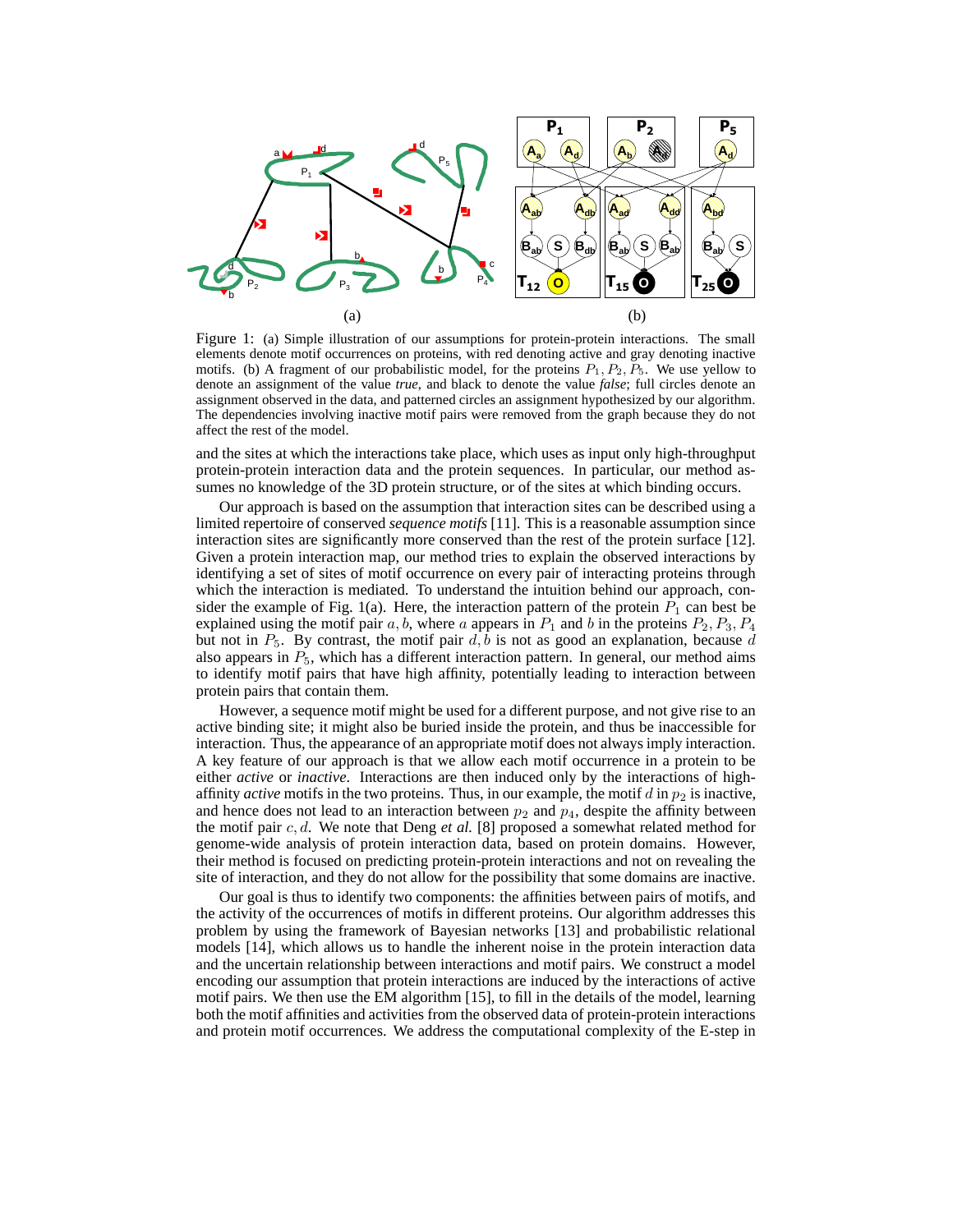these large, densely connected models by using an approximate inference procedure based on branch-and-bound.

We evaluated our model on protein-protein interactions in yeast and Prosite motifs [11]. As a basic performance measure, we evaluated the ability of our method to predict new protein-protein interactions, showing that it achieves better performance than several other models. In particular, our results validate our assumption that we can explain interactions via the interactions of active sequence motifs. More importantly, we analyze the ability of our method to discover the mechanism by which the interaction occurs. Finally, we examined co-crystallized protein pairs where the 3D structure of the interaction is known, so that we can determine the sites at which the interaction took place. We show that our active motifs are more likely to participate in interactions.

#### **2 The Probabilistic Model**

The basic entities in our probabilistic model are the proteins and the set of sequence motifs that can mediate protein interactions. Our model therefore contains a set of protein entities  $\mathbf{P} = \{P_1, \ldots, P_n\}$ , with the motifs that occur in them. Each protein P is associated with the set of motifs that occur in it, denoted by  $P.M.$  As we discussed, a key premise of our approach is that a specific occurrence of a sequence motif may or may not be active. Thus, each motif occurrence  $a \in P.M$  is associated with a binary-value variable  $P.A_a$ , which takes the value *true* if  $A_a$  is active in protein  $P$  and *false* otherwise. We structure the prior probability  $P(P.A_a = true) = \min\{0.8, \frac{3+0.1 \cdot |P.M|}{|P.M|} \}$  $\frac{[P,M]}{[P,M]}$ , to capture our intuition that the number of active motifs in a protein is roughly a constant fraction of the total number of motifs in the protein, but that even proteins with few motifs tend to have at least some number of active motifs.

A pair of active motifs in two proteins can potentially *bind* and induce an interaction between the corresponding proteins. Thus, in our model, a pair of proteins interact if each contains an active motif, and this pair of motifs bind to each other. The probability with which two motifs bind to each other is called their *affinity*. We encode this assumption by including in our model entities  $T_{ij}$  corresponding to a pair of proteins  $P_i, P_j$ . For each pair of motifs  $a \in P_i \ M$  and  $b \in P_j \ M$ , we introduce a variable  $T_{ij} \ A_{ab}$ , which is a deterministic AND of the activity of these two motifs. Intuitively, this variable represents whether the pair of motifs can potentially interact. The probability with which two active motif occurrences bind is their affinity. We model the binding event between two motif occurrences using a variable  $T_{ij}$ .  $B_{ab}$ , and define:  $P(T_{ij}$ .  $B_{ab} = true | T_{ij}$ .  $A_{ab} = true$ ) =  $\theta_{ab}$  and  $P(T_{ij}.B_{ab} = true \mid T_{ij}.A_{ab} = false) = 0$ , where  $\theta_{ab}$  is the affinity between motifs a and b. This model reflects our assumption that two motif occurrences can bind only if they are both active, but their actual binding probability depends on their affinity. Note that this affinity is a feature of the motif pair and does not depend on the proteins in which they appear.

We must also account for interactions that are not explained by our set of motifs, whether because of false positives in the data, or because of inadequacies of our model or of our motif set. Thus, we add a *spurious binding* variable  $T_{ij}$ . S, for cases where an interaction between  $P_i$  and  $P_j$  exists, but cannot be explained well by our set of active motifs. The probability that a spurious binding occurs is given by  $P(T_{ij}, S = true) = \theta_S$ .

Finally, we observe an interaction between two proteins if and only if some form of binding occurs, whether by a motif pair or a spurious binding. Thus, we define a variable  $T_{i,j}$ .O, which represents whether protein i was observed to interact with protein j, to be a deterministic OR of all the binding variables  $T_{ij}$ . S and  $T_{ij}$ . B<sub>ab</sub>. Overall,  $T_{ij}$ . O is a *noisy-OR* [13] of all motif pair variables  $T_{ij}$ .  $A_{ab}$ .

Note that our model accounts for both types of errors in the protein interaction data. False negatives (missing interactions) in the data are addressed through the fact that the presence of an active motif pair only implies that binding takes place with some probability. False positives (wrong interactions) in the data are addressed through the introduction of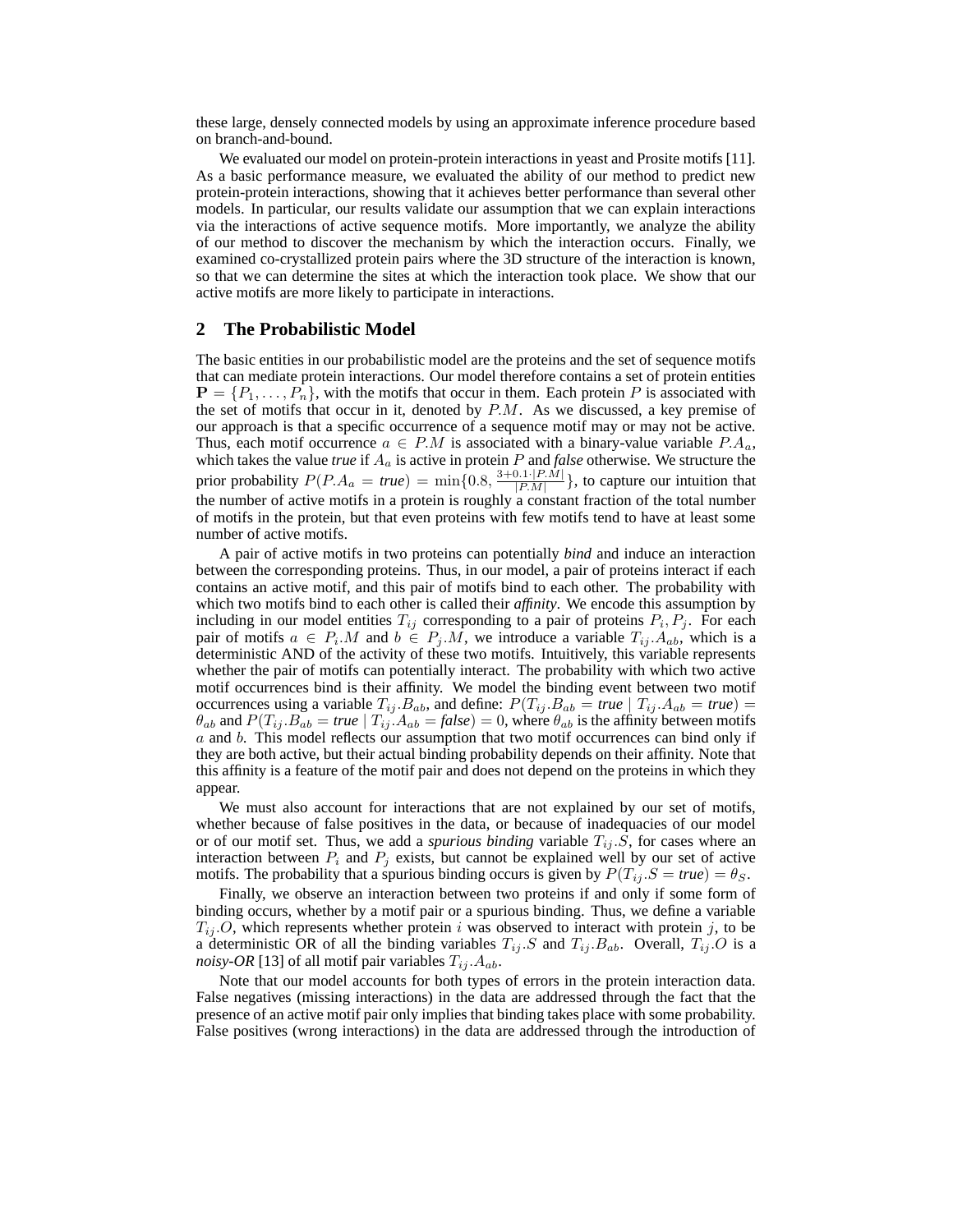the spurious interaction variables.

The full model defines a joint probability distribution over the entire set of attributes:

$$
P(\mathbf{P.A}, \mathbf{T.A}, \mathbf{T.B}, \mathbf{T.S}, \mathbf{T.O}) = \prod_{i} \prod_{a \in P_i \cdot M} P(P_i \cdot A_a)
$$
  

$$
\prod_{ij} \left[ \begin{array}{c} \prod_{a \in P_i \cdot M, b \in P_j \cdot M} P(T_{ij} \cdot A_{ab} \mid P_i \cdot A_a, P_j \cdot A_b) P(T_{ij} \cdot B_{ab} \mid T_{ij} \cdot A_{ab}) \\ P(T_{ij} \cdot S) P(T_{ij} \cdot O \mid T_{ij} \cdot \mathbf{B}, T_{ij} \cdot S) \end{array} \right]
$$

where each of these conditional probability distributions is as specified above. We use  $Θ$  to denote the entire set of model parameters  $\{\theta_{a,b}\}_{{a,b}} \cup \{\theta_{S}\}\$ . An instantiation of our probabilistic model is illustrated in Fig. 1(b).

### **3 Learning the Model**

We now turn to the task of learning the model from the data. In a typical setting, we are given as input a protein interaction data set, specifying a set of proteins  $P$  and a set of observed interacting pairs T.O. We are also given a set of potentially relevant motifs, and the occurrences of these motifs in the different proteins in P. Thus, all the variables except for the O variables are hidden. Our learning task is thus twofold: we need to infer the values of the hidden variables, both the activity variables P.A, T.A, and the binding variables T.B, T.S; we also need to find a setting of the model parameters Θ, which specify the motif affinities. We use a variant of the *EM* algorithm [15] to find both an assignment to the parameters  $\Theta$ , and an assignment to the motif variables  $P.A$ , which is a local maximum of the likelihood function  $P(T.O, PA \mid \Theta)$ . Note that, to maximize this objective, we search for a MAP assignment to the motif activity variables, but sum out over the other hidden variables. This design decision is reasonable in our setting, where determining motif activities is an important goal; it is a key assumption for our computational procedure.

As in most applications of EM, our main difficulty arises in the E-step, where we need to compute the distribution over the hidden variables given the settings of the observed variables and the current parameter settings. In our model, any two motif variables (both within the same protein and across different proteins) are correlated, as there exists a path of influence between them in the underlying Bayesian network (see Fig. 1(c)). These correlations make the task of computing the posterior distribution over the hidden variables intractable, and we must resort to an approximate computation. While we could apply a general purpose approximate inference algorithm such as loopy belief propagation [16], such methods may not converge in densely connected model such as this one, and there are few guarantees on the quality of the results even if they do converge. Fortunately, our model turns out to have additional structure that we can exploit. We now describe an approximate inference algorithm that is tailored to our model, and is guaranteed to converge to a (strong) local maximum.

Our first observation is that the only variables that correlate the different protein pairs  $T_{ij}$  are the motif variables **P.A.** Given an assignment to these activity variables, the network decomposes into a set of independent subnetworks, one for each protein pair. Based on this observation, we divide our computation of the E-step into two parts. In the first, we find an assignment to the motif variables in each protein, P.A; in the second, we compute the posterior probability over the binding motif pair variables T.B, T.S, given the assignment to the motif variables.

We begin by describing the second phase. We observe that, as all the motif pair variables, T.A, are fully determined by the motif variables, the only variables left to reason about are the binding variables T.B and T.S. The variables for any pair  $T_{ij}$  are independent of the rest of the model given the instantiation to T.A and the interaction evidence. That fact, combined with the noisy-OR form of the interaction, allows us to compute the posterior probability required in the E-step exactly and efficiently. Specifically, the computation for the variables associated with a particular protein pair  $T_{ij}$  is as follows, where we omit the common prefix  $T_{ij}$  to simplify notation. If  $A_{ab} = false$ , then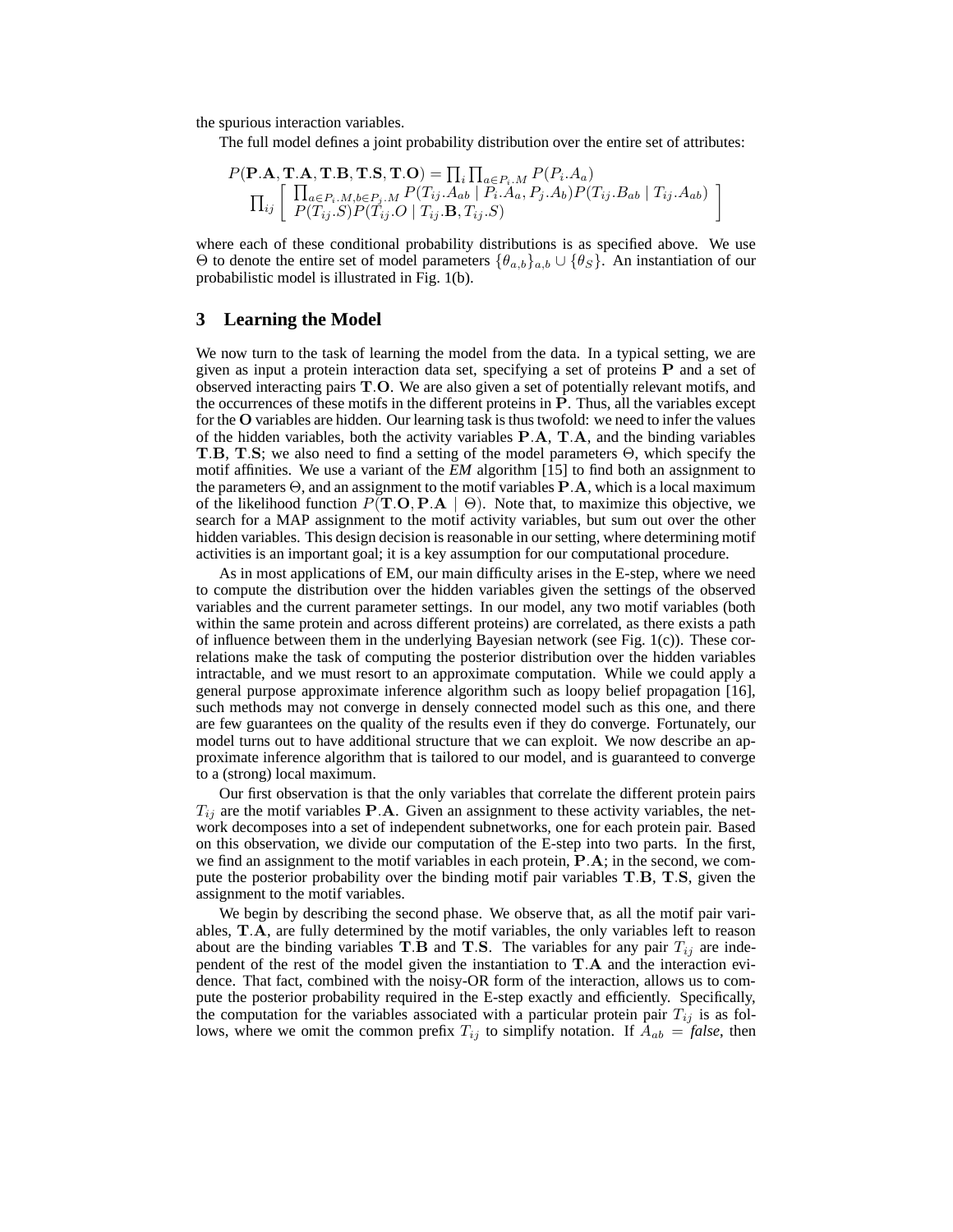$P(B_{ab} = true \mid A_{ab} = false, O, \Theta) = 0$ . Otherwise, if  $A_{ab} = true$ , then

$$
P(B_{ab} = true | \mathbf{A}, O, \Theta) = \frac{P(B_{ab} | \mathbf{A}, \Theta) P(O | B_{ab} = true, \mathbf{A}, \Theta)}{P(O | \mathbf{A}, \Theta)}.
$$

The first term in the numerator is simply the motif affinity  $\theta_{ab}$ ; the second term is 1 if  $O = true$  and 0 otherwise. The numerator can easily be computed as  $P(O | A, \Theta) =$  $1 - (1 - \theta_S) \prod_{A_{a,b} = true} (1 - \theta_{ab})$ . The computation for  $P(S)$  is very similar.

We now turn to the first phase, of finding a setting to all of the motif variables. Unfortunately, as we discussed, the model is highly interconnected, and a finding an optimal joint setting to all of these variables  $P.A$  is intractable. We thus approximate finding this joint assignment using a method that exploits our specific structure. Our method iterates over proteins, finding in each iteration the optimal assignment to the motif variables of each protein given the current assignment to the motif activities in the remaining proteins. The process repeats, iterating over proteins, until convergence.

As we discussed, the likelihood of each assignment to  $P_i$ . A can be easily computed using the method described above. However, the computation for each protein is still exponential in the number of motifs it contains, which can be large (e.g., 15). However, in our specific model, we can apply the following branch-and-bound algorithm (similar to an approach proposed by Henrion [17] for BN2O networks) to find the globally optimal assignment to the motif variables of each protein. The idea is that we search over the space of possible assignments  $P_i$ . A for one that maximizes the objective we wish to maximize. We can show that if making a motif active relative to one assignment does not improve the objective, it will also not improve the objective relative to a large set of other assignments.

More precisely, let  $f(P_i \cdot \mathbf{A}) = P(P_i \cdot \mathbf{A}, \mathbf{P}_{-i} \cdot \mathbf{A} | \mathbf{O}, \theta)$  denote the objective we wish to maximize, where  $\mathbf{P}_{-i}$ . A is the fixed assignment to motif variables in all proteins except  $P_i$ . Let  $P_i$ . A<sub> $-a$ </sub> denote the assignment to all the motif variables in  $P_i$  except for  $A_a$ . We compute the ratio of f after we switch  $P_i \cdot A_a$  from false to *true*. Let  $h_a(P_j) = \prod_{P_j, A_b = true} (1 - \theta_{ab})$  denote the probability that motif a does not bind with any active motif in  $P_j$ . We can now compute:

$$
\Delta_a(P_i \cdot \mathbf{A}_{-a}) = \frac{f(P_i \cdot A_a = true, P_i \cdot \mathbf{A}_{-a})}{f(P_i \cdot A_a = false, P_i \cdot \mathbf{A}_{-a})} = \frac{g}{1 - g}
$$
\n
$$
\cdot \prod_{\substack{1 \le j \le n \\ T_{ij}, O = false}} h_a(P_j) \cdot \prod_{\substack{1 \le j \le n \\ T_{ij}, O = true}} \frac{1 - (1 - \theta_S)h_a(P_j) \prod_{a \ne b, P_i \cdot A_b = true} h_b(P_j)}{1 - (1 - \theta_S) \prod_{a \ne b, P_i \cdot A_b = true} h_b(P_j)} \tag{1}
$$

where  $g$  is the prior probability for a motif in protein  $P_i$  to be active.

Now, consider a different point in the search, where our current motif activity assignment is  $P_i \cdot A_{-a}$ , which has all the active motifs in  $P_i \cdot A_{-a}$  and some additional ones. The first two terms in the product of Eq. (1) are the same for  $\Delta_a(P_i \cdot \mathbf{A}_{-a})$  and  $\Delta_a(P_i \cdot \mathbf{A}_{-a}')$ . For the final term (the large fraction), one can show using some algebraic manipulation that this term in  $\Delta_a(P_i, \mathbf{A}_{-a}')$  is lower than that for  $\Delta_a(P_i, \mathbf{A}_{-a})$ . We conclude that  $\Delta_a(P_i \cdot \mathbf{A}_{-a}) \geq \Delta_a(P_i \cdot \mathbf{A}_{-a}^{\'}),$  and hence that:

$$
\frac{f(P_i.A_a = true, P_i.A_{-a})}{f(P_i.A_a = false, P_i.A_{-a})} \le 1 \implies \frac{f(P_i.A_a = true, P_i.A'_{-a})}{f(P_i.A_a = false, P_i.A'_{-a})} \le 1.
$$

It follows that, if switching motif a from inactive to active relative to  $P_i$ . A decreases f, it will also decrease  $f$  if we have some additional active motifs.

We can exploit this property in a branch-and-bound algorithm in order to find the globally optimal assignment  $P_i$ . A. Our algorithm keeps a set V of viable candidates for motif assignments. For presentation, we encode assignments via the set of active motifs they contain. Initially, V contains only the empty assignment  $\{\}$ . We start out by considering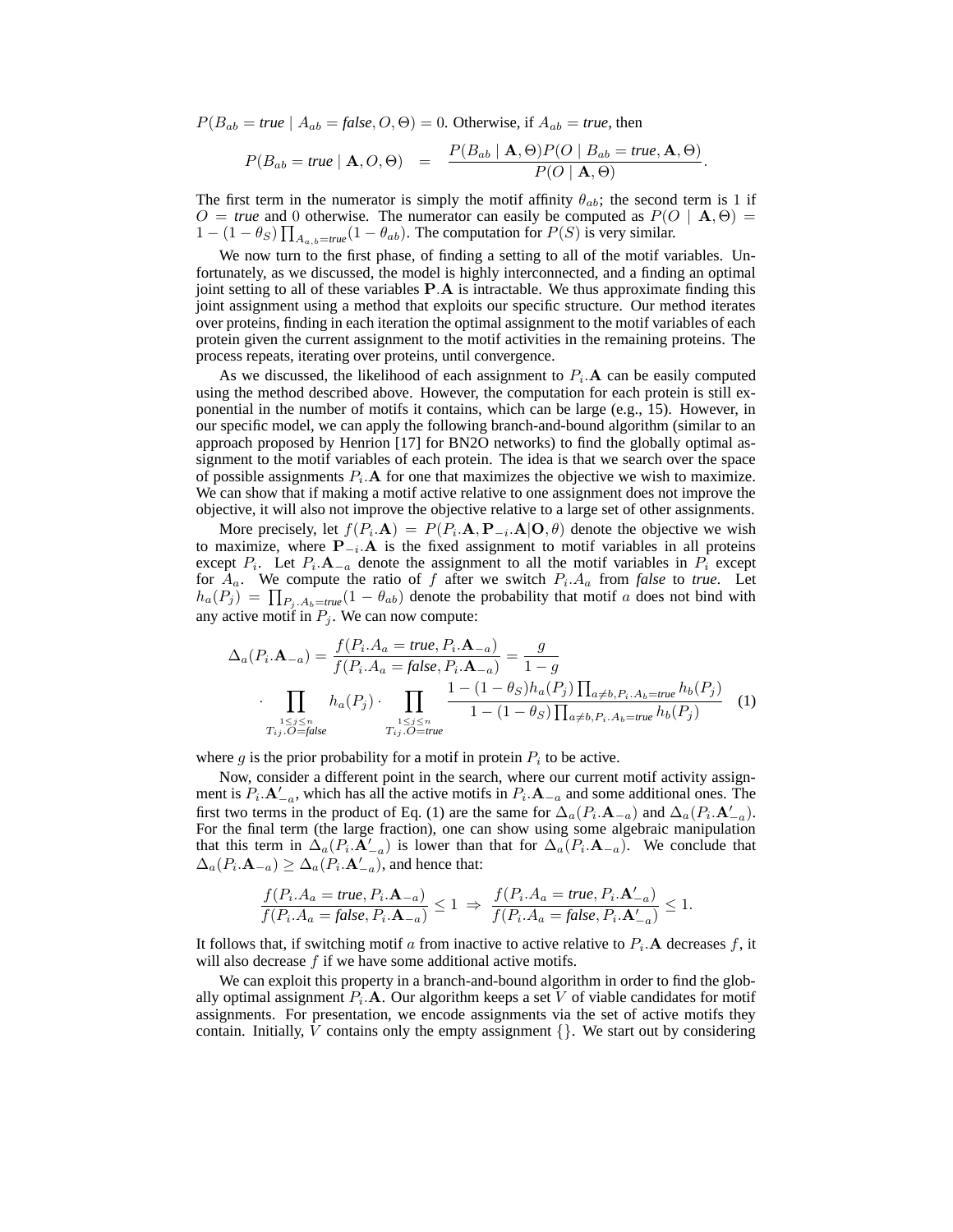motif assignments with a single active motif. We put such an assignment  $\{a\}$  in V if its f-score is higher than  $f({})$ . Now, we consider assignments  ${a,b}$  that have two active motifs. We consider  $\{a, b\}$  only if both  $\{a\}$  and  $\{b\}$  are in V. If so, we evaluate its f-score, and add it to V if this score is greater than that of  $\{a\}$  and  $\{b\}$ . Otherwise, we throw it away. We continue this process for all assignments of size  $k$ : For each assignment with active motif set S, we test whether  $S - \{a\} \in V$  for all  $a \in S$ ; if we compare  $f(S)$  to each  $f(S - \{a\})$ , and add it if it dominates all of them. The algorithm terminates when, from some  $k$ , no assignment of size  $k$  is saved.

To understand the intuition behind this pruning procedure, consider a candidate assignment  $\{a, b, c, d\}$ , and assume that  $\{a, b, c\} \in V$ , but  $\{b, c, d\} \notin V$ . In this case, we must have that  ${b, c} \in V$ , but adding d to that assignment reduces the f-score. In this case, as shown by our analysis, adding d to the superset  $\{a, b, c\}$  would also reduce the f-score.

This algorithm is still exponential in worst case. However, in our setting, a protein with many motifs has a low prior probability that each of them is active. Hence, adding new motifs is less likely to increase the f-score, and the algorithm tends to terminate quickly. As we show in Section 4, this algorithm significantly reduces the cost of our procedure.

Our E-step finds an assignment to  $P.A$  which is a strong local optimum of the objective function max  $P(\mathbf{P}.\mathbf{A} | \mathbf{T}.\mathbf{O}, \Theta)$ : The assignment has higher probability than any assignment that changes any of the motif variables for any single protein. For that assignment, our algorithm also computes the distribution over all of the binding variables, as described above. Using this completion, we can now easily compute the (expected) sufficient statistics for the different parameters in the model. As each of these parameters is a simple binomial distribution, the maximum likelihood estimation in the M-step is entirely standard; we omit details.

#### **4 Results**

We evaluated our model on reliable *S. cerevisiae* protein interactions data from MIPS [2] and DIP [3] databases. As for non-interaction data, we randomly picked pairs of proteins that have no common function and cellular location. This results in a dataset of 2275 proteins, 4838 interactions ( $T_{ij}$ . $O = true$ ), and 9037 non-interactions ( $T_{ij}$ . $O = false$ ). We used sequence motifs from the Prosite database [11] resulting in a dataset of 516 different motifs with an average of 7.1 motif occurrences per protein. If a motif pair doesn't appear between any pair of interacting proteins, we initialize its affinity to be 0 to maximize the joint likelihood. Its affinity will stay at 0 during the EM iterations and thus simplify our model structure. We set the initial affinity for the remaining 8475 motif pairs to 0.03.

We train our model with motifs initialized to be either all active  $(P.A = true)$  or all inactive  $(P.A = false)$ . We get similar results with these two different initializations, indicating the robustness of our algorithm. Below we only report the results based on all motifs initialized to be active. Our branch-and-bound algorithm is able to significantly reduce the number of motif activity assignments that need to be evaluated. For a protein with 15 motifs, the number of assignments evaluated is reduced from  $2^{15} = 32768$  in exhaustive search to 802 using our algorithm. Since majority of the computation is spent on finding the activity assignments, this resulted in a 40 fold reduction in running time.

**Predicting protein-protein interactions.** We test our model by evaluating its performance in predicting interactions. We test this performance using 5-fold cross validation on the set of interacting and non-interacting protein pairs. In each fold, we train a model and predict  $P(T_{ij}.O) =$  *true* for pairs  $P_i$ ,  $P_j$  in the held-out interactions.

Many motif pairs are over-represented in interacting proteins. We thus compare our method to a baseline method that ranks pairs of proteins on the basis of the maximum enrichment of over-represented motif pairs (see [18] for details). We also compare it to a model where all motifs are set to be active; this is analogous to the method of Deng *et al.* [8]. For completeness, we compare the two variants of the model using data on the domain (Pfam and ProDom [19]) content of the proteins as well as the Prosite motif content.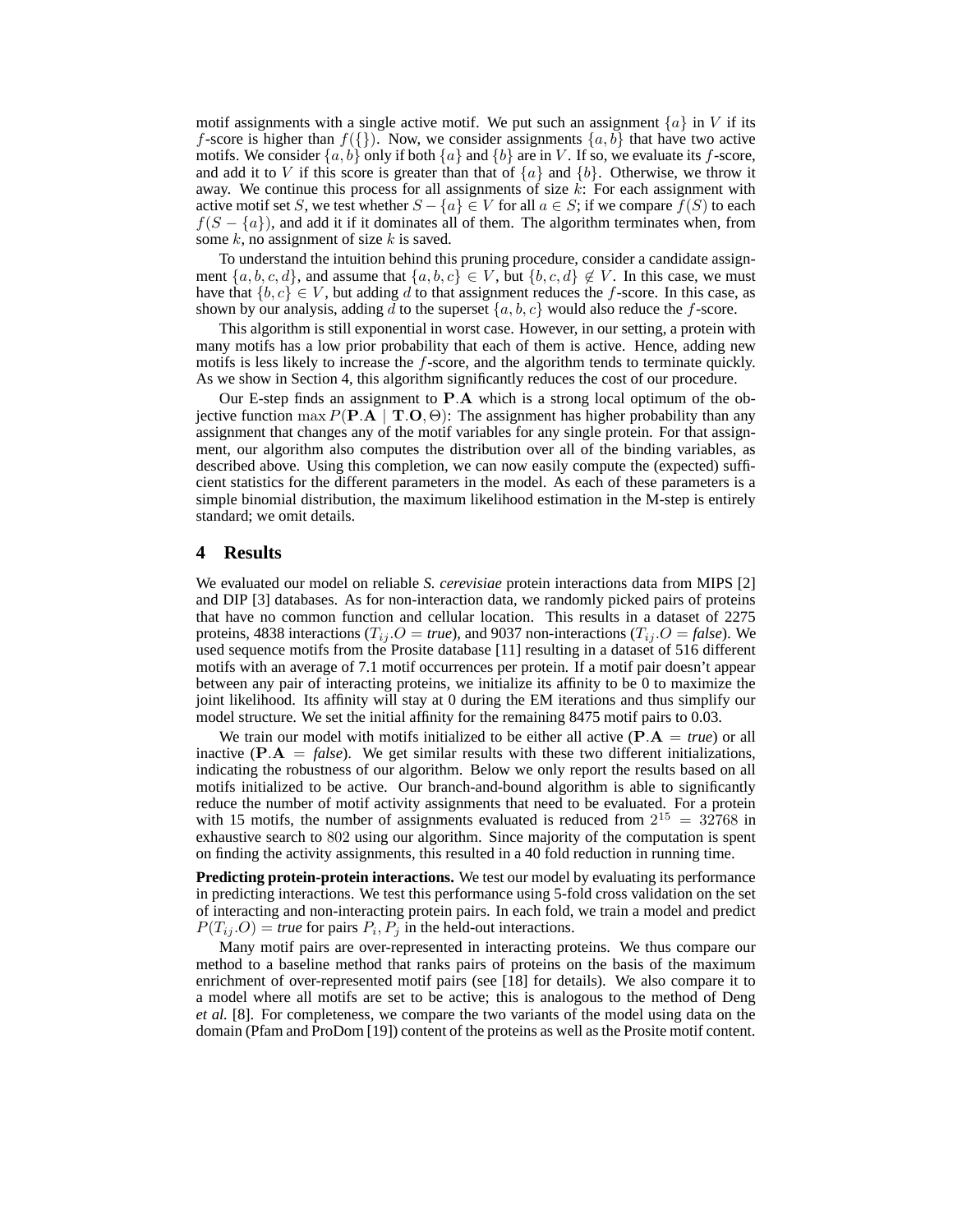

Figure 2: (a) ROC curve for different methods. The X-axis is the proportion of all non-interacting protein pairs in the training data predicted to interact. Y-axis is the proportion of all interacting protein pairs in the training data predicted to interact. Points are generated using different cutoff probabilties. A larger area under the curve indicates better prediction. Our method (square marker) outperforms all other methods. (b) Two protein chains that form a part of the 1ryp complex in PDB, interacting at the site of two short sequence motifs.

The ROC curves in Fig. 2(a) show that our method outperforms the other methods, and that the additional degree of freedom of allowing motifs to be inactive is essential. These results validate our modeling assumptions; they also show that our method can be used to suggest new interactions and to assign confidence levels on observed interactions, which is much needed in view of the inaccuracies and large fraction of missing interactions in current interaction databases.

**Evaluating predicted active motifs.** A key feature of our approach is its ability to detect pairs of interacting motifs. We evaluate these predictions against the data from Protein Data Bank (PDB) [20], which contains some solved structures of interacting proteins Fig. 2(b). While the PDB data is scarce, it provides the ultimate evaluation of our predicted active motifs. We extracted all structures from PDB that have at least two co-crystallized chains, and whose chains are nearly identical to yeast proteins. From the residues that are in contact between two chains (distance  $< 5$  Angströms), we infer which protein motifs participate in interactions. Among our training data, 105 proteins have co-crystallized structure in PDB. On these proteins, our data contained a total of 620 motif occurrences, of which 386 are predicted to be active. Among those motifs predicted to be active, 257 of them (66.6%) are interacting in PDB. Among the 234 motifs predicted to be inactive, only 120 of them (51.3%) are interacting. The chi-square p-value is 10<sup>−</sup><sup>4</sup> . On the residue level, our predicted active motifs consist of 3736 amino acids, and 1388 of them (37.2%) are interacting. In comparison, our predicted inactive motifs consist of 3506 amino acids, and only 588 of them (16.0%) are interacting. This significant enrichment provides support for the ability of our method to detect motifs that participate in interactions. In fact, the set of interactions in PDB is only a subset of the interactions those proteins participate in. Therefore, the actual rate of false positive active motifs is likely to be lower than we report here.

## **5 Discussion and Conclusions**

In this paper, we presented a probabilistic model which explicitly encodes elements in the protein sequence that mediate protein-protein interactions. By using a variant of the EM al-